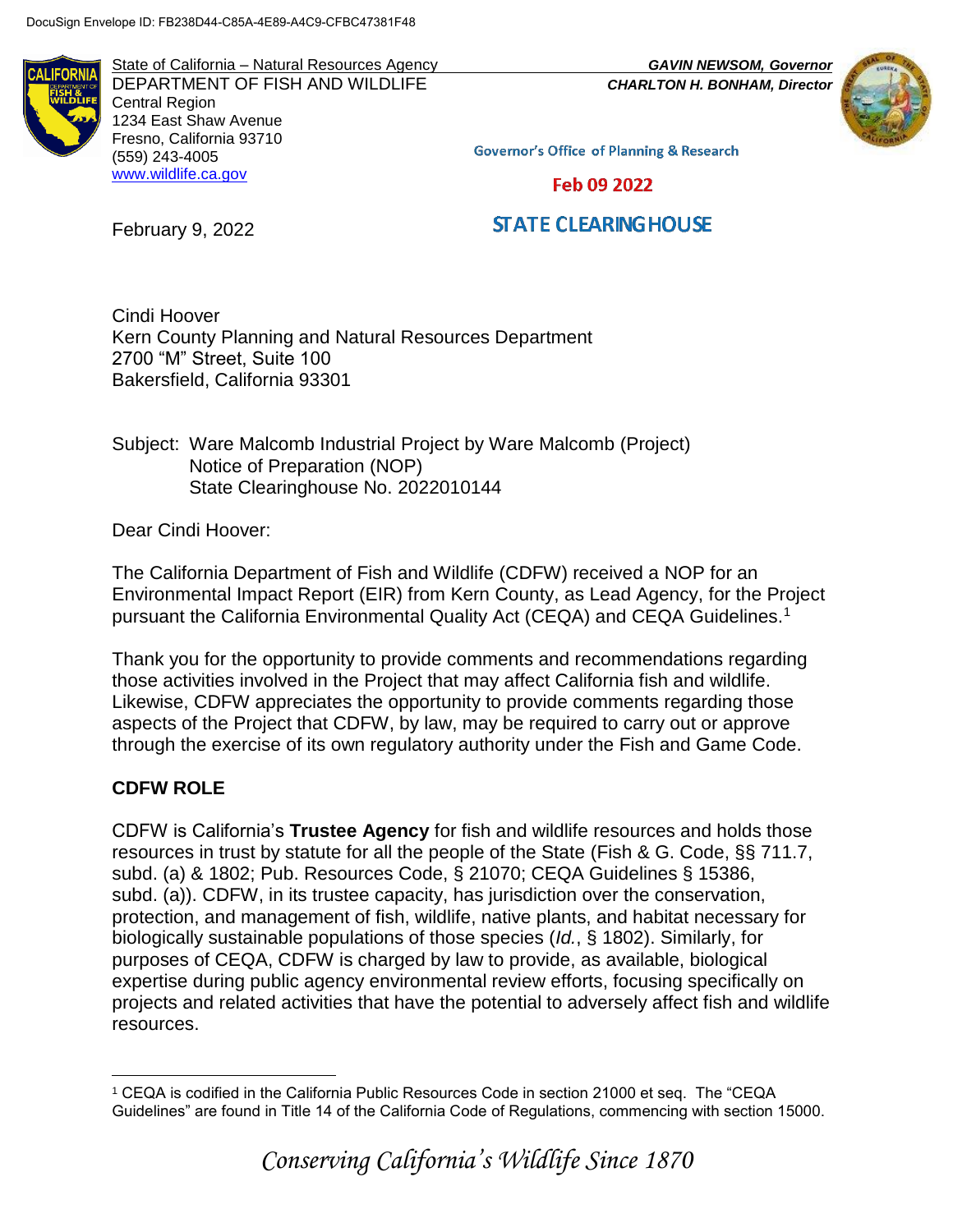CDFW is also submitting comments as a **Responsible Agency** under CEQA (Pub. Resources Code, § 21069; CEQA Guidelines, § 15381). CDFW expects that it may need to exercise regulatory authority as provided by the Fish and Game Code. As proposed, for example, the Project may be subject to CDFW's lake and streambed alteration regulatory authority (Fish & G. Code, § 1600 et seq.). Likewise, to the extent implementation of the Project as proposed may result in "take" as defined by State law of any species protected under the California Endangered Species Act (CESA) (Fish & G. Code, § 2050 et seq.), related authorization as provided by the Fish and Game Code will be required.

As a responsible agency, CDFW is responsible for providing, as available, biological expertise during public agency environmental review efforts (e.g., CEQA), focusing specifically on project activities that have the potential to adversely affect fish and wildlife resources. CDFW provides recommendations to identify potential impacts and possible measures to avoid or reduce those impacts.

CDFW has jurisdiction over fully protected species of birds, mammals, amphibians and reptiles, and fish, pursuant to Fish and Game Code sections 3511, 4700, 5050, and 5515. Take of any fully protected species is prohibited and CDFW cannot authorize their incidental take. However, CDFW may authorize, pursuant to Fish and Game Code section 2081.12, by permit, the take or possession of the State fully-protected bluntnosed leopard lizard (*Gambelia sila*) resulting from impacts attributable to or otherwise related to the Project.

**Other Rare Species:** Species of plants and animals need not be officially listed as Endangered, Rare or Threatened (E, R, or T) on any State or federal list pursuant to CESA and/or the federal Endangered Species Act (ESA) to be considered E, R, or T under CEQA. If a species can be shown to meet the criteria for a listing as E, R, or T under CESA and/or ESA as specified in the CEQA Guidelines (Cal. Code Regs. tit. 14, Chapter 3, § 15380), it should be fully considered in the environmental analysis for the Project.

**Nesting Birds**: CDFW has jurisdiction over actions with potential to result in the disturbance or destruction of active nest sites or the unauthorized take of birds. Fish and Game Code sections that protect birds, their eggs and nests include, sections 3503 (regarding unlawful take, possession or needless destruction of the nest or eggs of any bird), 3503.5 (regarding the take, possession or destruction of any birds-of-prey or their nests or eggs), and 3513 (regarding unlawful take of any migratory nongame bird).

## **PROJECT DESCRIPTION SUMMARY**

**Proponent:** Ware Malcomb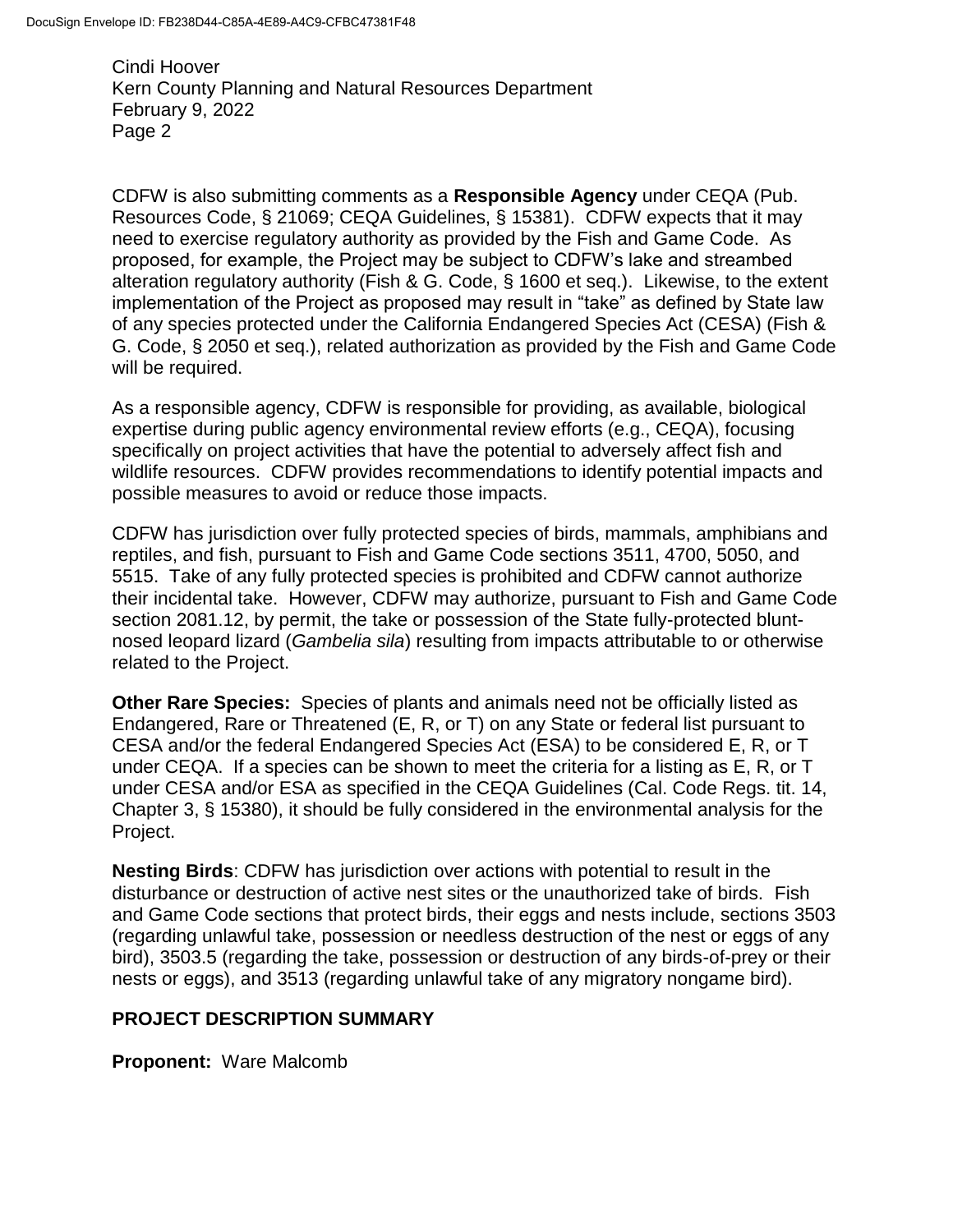**Objective:** The Ware Malcomb Industrial Project, as proposed by Ware Malcomb would develop an approximately 3,417,199-square-foot multi-story high-cube warehouse and related improvements, on approximately 69 acres of privately-owned land. The project site consists of one site located on a single parcel. The proposed facility would have a first-floor footprint of approximately 649,650 square feet (including approximately 33,000 square feet of office space, and break and ancillary space) that would primarily facilitate material handling equipment and warehouse uses. The project's permanent facilities would include, but are not limited to, perimeter security fencing and nighttime directional lighting at the on-site warehouse and distribution facility, new pavement, curb and gutter, and sidewalk on frontage roads with associated signing and markings, office, break and ancillary space, and Robotic Storage Platforms (RSP) that would house a large, automated storage retrieval system with shelf-like storage units (pods) that are moved by low-profile robots.

**Location:** The project site is approximately 68.98 acres in size, and is located at the southern end of the San Joaquin Valley, in unincorporated Kern County, California. The project site is bounded by Wible Road (west), Houghton Road (north), and agricultural land (south and east). The Assessor's Parcel Number (APN) for the project site is APN 184-391-08.

## **COMMENTS AND RECOMMENDATIONS**

CDFW offers the comments and recommendations below to assist the Kern County Planning and Natural Resources Department in adequately identifying and/or mitigating the Project's significant, or potentially significant, direct and indirect impacts on fish and wildlife (biological) resources. Editorial comments or other suggestions may also be included to improve the CEQA document.

The Project area is within the geographic range of several special-status animal species including the State threatened and federally endangered San Joaquin kit fox (*Vulpes macrotis mutica*), the State threatened tricolored blackbird (*Agelaius tricolor*), and the State threatened Swainson's hawk (*Buteo swainsoni*). The Project area is also in the range of several species of special concern such as, American badger (*Taxidea taxus*), burrowing owl (*Athene cunicularia*), California glossy snake (*Arizona elegans occidentalis*) and California legless lizard (*Anniella pulchra*)

CDFW requests that the EIR fully identify potential impacts to biological resources, including the above-mentioned species. In order to adequately assess any potential impact to biological resources, focused biological surveys should be conducted by a qualified wildlife biologist/botanist during the appropriate survey period(s) in order to determine whether any special-status species and/or suitable habitat features may be present within the Project area. Properly conducted biological surveys, and the information assembled from them, are essential to identify any mitigation, minimization,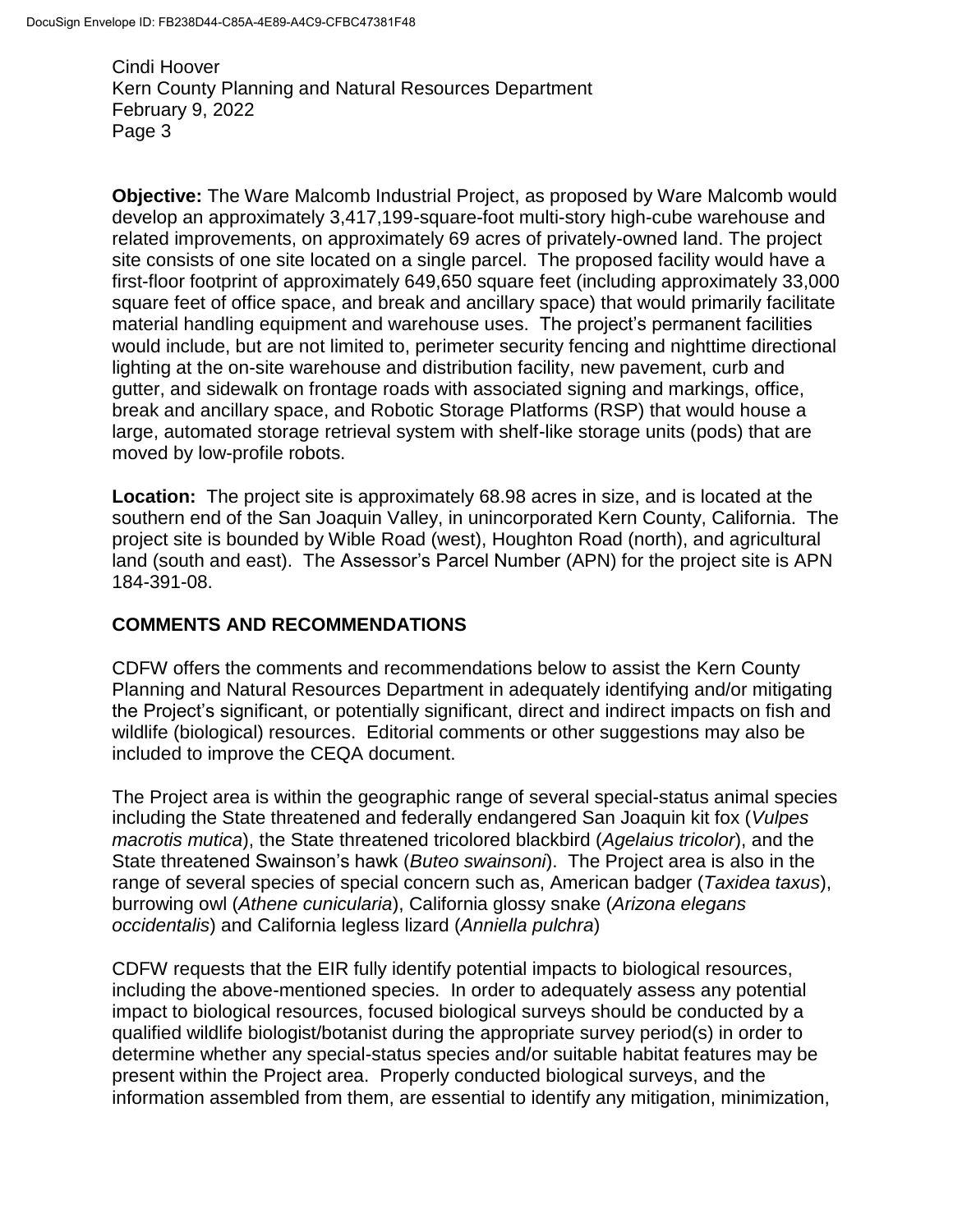and avoidance measures and/or the need for additional or protocol-level surveys, and to identify any Project-related impacts under CESA and other species of concern. CDFW recommends that the following be incorporated into the EIR.

#### **I. Environmental Setting and Related Impact**

**Would the Project have a substantial adverse effect, either directly or through habitat modifications, on any species identified as a candidate, sensitive, or special-status species in local or regional plans, policies, or regulations, or by CDFW or the United States Fish and Wildlife Service (USFWS)?** 

## **COMMENT 1: San Joaquin Kit Fox (SJKF)**

**Issue:** The Project is within the known range of SJKF. The NOP states that the habitat within the Project site consists of active agricultural fields. In addition to grasslands, SJKF den in a variety of areas such as rights-of-way, vacant lots, agricultural and fallow or ruderal habitat, dry stream channels, and canal levees, and populations can fluctuate over time. SJKF are also capable of occupying urban environments (Cypher and Frost 1999). SJKF may be attracted to the Project area due to the type and level of ground-disturbing activities and the loose, friable soils resulting from intensive ground disturbance. As a result, there is potential for SJKF to occupy the Project site and surrounding area.

**Specific impact:** Without appropriate avoidance and minimization measures for SJKF, potential significant impacts associated with Project related activities include, den collapse, inadvertent entrapment, reduced reproductive success, reduction in health and vigor of young, and direct mortality of individuals.

**Evidence impact is potentially significant:** Habitat loss resulting from land conversion to agricultural, urban, and industrial development is the primary threat to SJKF (Cypher et al. 2013). Western Kern County supports relatively large areas of high suitability habitat and one of the largest remaining populations of SJKF (Cypher et al. 2013). The Project and surrounding area could support SJKF; therefore, subsequent ground disturbing activities and conversion of suitable habitat associated with the Project may have the potential to significantly impact local SJKF populations.

#### **Recommended Mitigation Measure 1: SJKF Surveys**

CDFW recommends assessing presence/absence of SJKF by conducting surveys following the USFWS' "Standardized recommendations for protection of the San Joaquin kit fox prior to or during ground disturbance" (2011). Specifically, CDFW advises conducting these surveys in all areas of potentially suitable habitat no less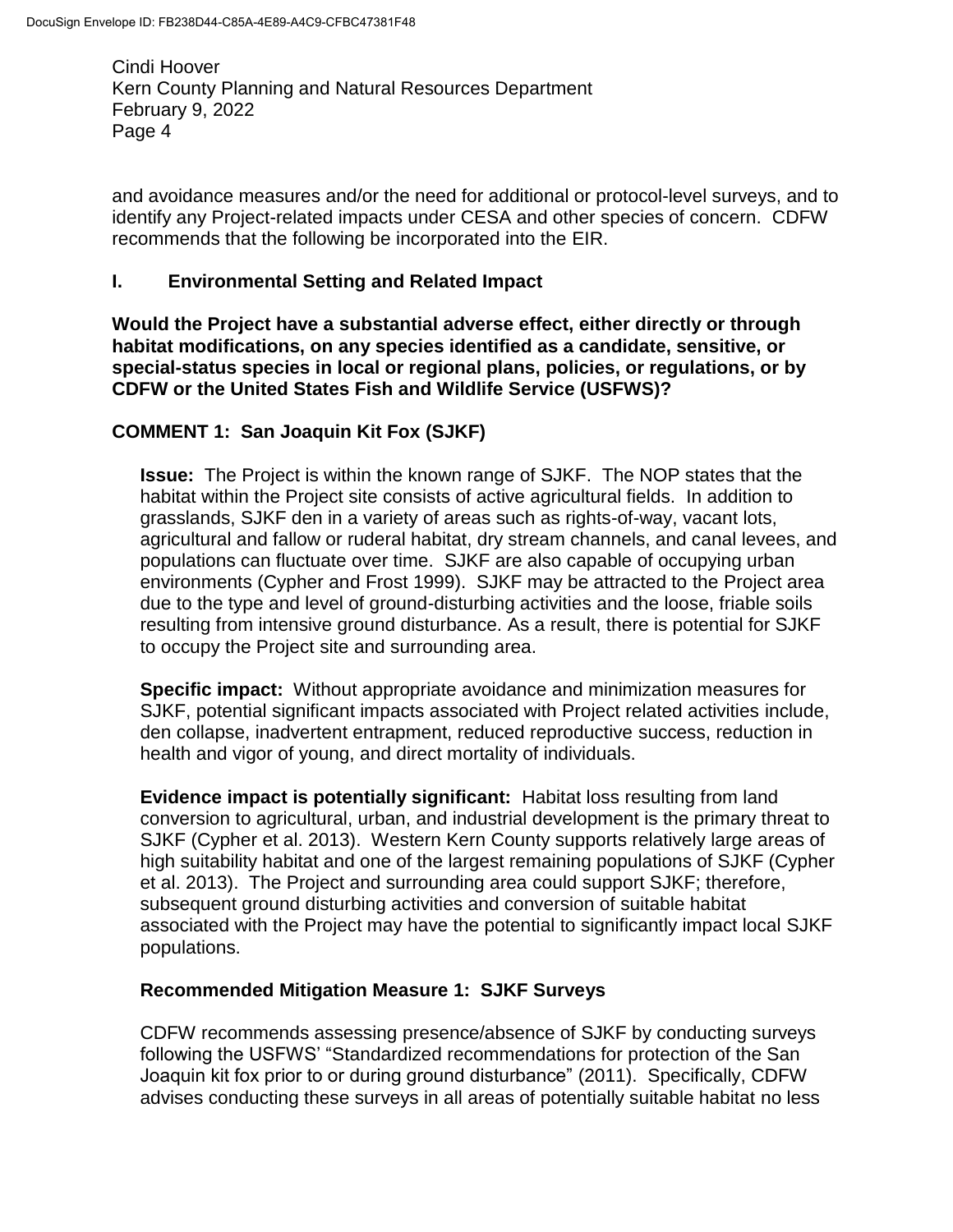than 14-days and no more than 30-days prior to beginning of ground and/or vegetation disturbing activities.

## **Recommended Mitigation Measure 2: SJKF Avoidance**

CDFW recommends implementing no-disturbance buffers, as described in the USFWS "Standardized recommendations for protection of the San Joaquin kit fox prior to or during ground disturbance" (2011) around den sites.

## **Recommended Mitigation Measure 3: SJKF Take Authorization**

SJKF detection warrants consultation with CDFW to discuss how to avoid take or, if avoidance is not feasible, to acquire an Incidental Take Permit (ITP) prior to ground-disturbing activities, pursuant to Fish and Game Code section 2081 subdivision (b).

## **Recommended Mitigation Measure 4: Perimeter Fences**

CDFW recommends all perimeter fencing be raised five to seven inches above ground level and knuckled under to allow SJKF movement through Project site and minimize impacts to SJKF habitat connectivity.

## **COMMENT 2: Tricolored Blackbird (TRBL)**

**Issue:** TRBL colonies require suitable nesting habitat, nearby freshwater, and nearby foraging habitat including semi-natural grasslands, agricultural croplands or alkali scrub (Beedy et al. 2017). Based on information provided by the NOP, land use both within and surrounding the Project area may provide suitable nesting and foraging habitat for TRBL.

**Specific impact:** Without appropriate avoidance and minimization measures for TRBL, potential significant impacts associated with Project activities include nest and/or colony abandonment, reduced reproductive success, and reduced health and vigor of eggs and/or young.

**Evidence impact would be significant:** The Project site contains elements that have the potential to support TRBL nesting colonies. TRBL aggregate and nest colonially, forming colonies of up to 100,000 nests (Beedy et al. 2017). This species has been steadily declining due to annual breeding losses due to crop-harvesting activities, insufficient insect resources, and habitat loss due to land conversion for agriculture, rangeland, and urban development (Beedy et al. 2017).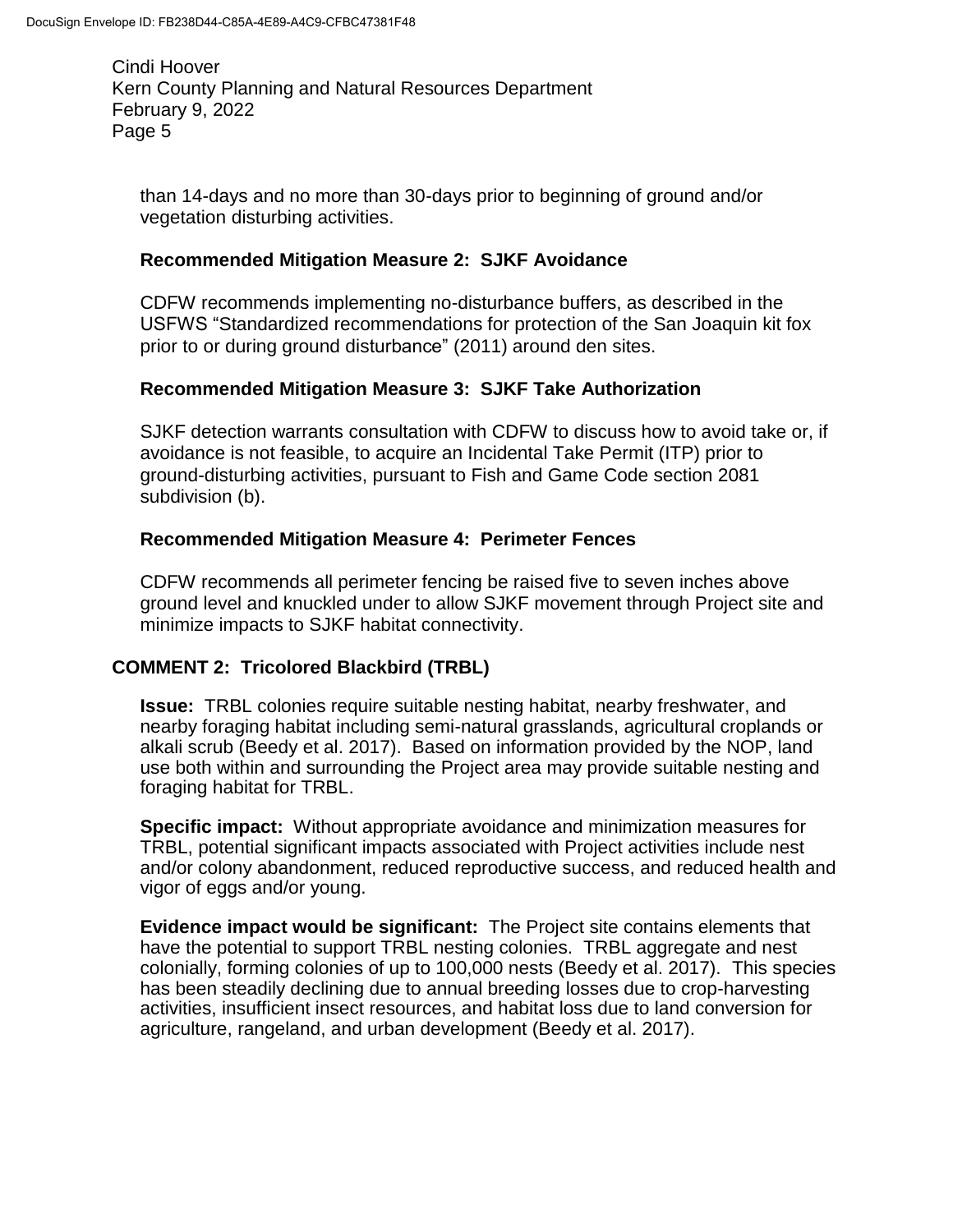#### **Recommended Mitigation Measure 5: TRBL Surveys**

CDFW recommends that Project activities be timed to avoid the normal bird breeding season (February 1 through September 15). However, if Project activities must take place during that time, CDFW recommend that a qualified biologist conduct habitat assessment surveys prior to Project activities at individual Project sites. If suitable habitat is present CDFW recommends that a qualified wildlife biologist conduct surveys for nesting TRBL no more than 10 days prior to the start of implementation to evaluate presence/absence of TRBL nesting colonies in proximity to Project activities and to evaluate potential Project-related impacts.

#### **Recommended Mitigation Measure 6: TRBL Avoidance**

If an active TRBL nesting colony is found during preconstruction surveys, CDFW recommends implementation of a minimum 300-foot no-disturbance buffer in accordance with CDFW's "Staff Guidance Regarding Avoidance of Impacts to Tricolored Blackbird Breeding Colonies on Agriculture Fields in 2015" (CDFW 2015). CDFW advises that this buffer remain in place until the breeding season has ended or until a qualified biologist has determined that nesting has ceased, the birds have fledged, and are no longer reliant upon the colony or parental care for survival. It is important to note that TRBL colonies can expand over time and for this reason, the colony should be reassessed to determine the extent of the breeding colony within 10 days for Project initiation.

#### **Recommended Mitigation Measure 7: TRBL Take Avoidance**

In the event that a TRBL nesting colony is detected during surveys, consultation with CDFW is warranted to discuss how to implement the Project and avoid take, or if avoidance is not feasible, to acquire an ITP, pursuant to Fish and Game Code section 2081 subdivision (b), prior to any ground-disturbing activities.

#### **COMMENT 3: Swainson's Hawk (SWHA)**

**Issue:** SWHA have the potential to nest near the Project site, and forage within the Project site. SWHA have been documented to occur approximately 1.2 miles west of the Project site (CDFW 2022). The habitat types present at the Project site all provide suitable foraging habitat for SWHA, increasing the likelihood of SWHA occurrence within the vicinity. In addition, any trees in the Project vicinity have the potential to provide suitable nesting habitat.

**Specific impact:** Without appropriate avoidance and minimization measures for SWHA, potential significant impacts that may result from Project activities include: nest abandonment, loss of nest trees, loss of foraging habitat that would reduce nesting success (loss or reduced health or vigor of eggs or young), and direct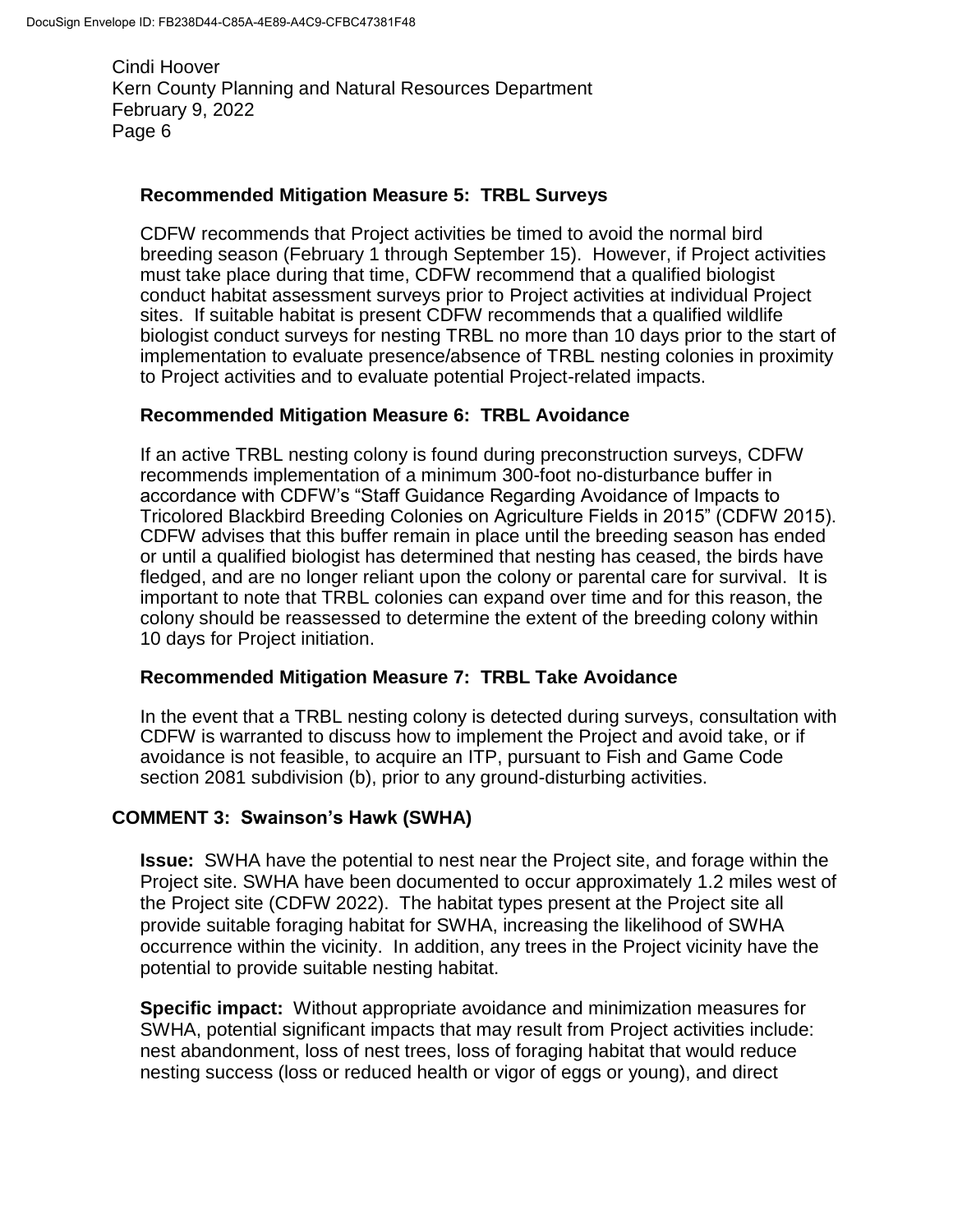mortality. All trees, including non-native or ornamental varieties, near the Project site may provide potential nesting sites.

**Evidence impact would be significant:** SWHA exhibit high nest-site fidelity year after year and lack of suitable nesting habitat limits their local distribution and abundance (CDFW 2016). If potential nest site occur in the Project vicinity, approval of the Project may lead to subsequent ground-disturbing activities that involve noise, groundwork, construction of structures, and movement of workers that could affect nests and has the potential to result in nest abandonment and/or loss of foraging habitat, significantly impacting local nesting SWHA.

# **Recommended Mitigation Measure 8: Focused SWHA Surveys**

To evaluate potential Project-related impacts, CDFW recommends that a qualified wildlife biologist conduct surveys for nesting SWHA following the entire survey methodology developed by the SWHA Technical Advisory Committee (SWHA TAC 2000) prior to Project implementation (during CEQA analysis). SWHA detection during protocol-level surveys warrants consultation with CDFW to discuss how to implement Project activities and avoid take.

# **Recommended Mitigation Measure 9: SWHA Avoidance**

CDFW recommends that if Project-specific activities will take place during the SWHA nesting season (i.e., March 1 through September 15), and active SWHA nests are present, a minimum ½-mile no-disturbance buffer be delineated and maintained around each nest, regardless if when it was detected by surveys or incidentally, until the breeding season has ended or until a qualified biologist has determined that the birds have fledged and are no longer reliant upon the nest or parental care for survival, to prevent nest abandonment and other take of SWHA as a result of Project activities.

## **Recommended Mitigation Measure 10: SWHA Take Authorization**

CDFW recommends that in the event an active SWHA nest is detected, and a  $\frac{1}{2}$ mile no-disturbance buffer is not feasible, consultation with CDFW is warranted to discuss how to implement the project and avoid take. If take cannot be avoided, prior to vegetation and/or ground disturbance activities take authorization through the acquisition of an ITP, pursuant to Fish and Game Code section 2081 subdivision (b) is necessary to comply with CESA.

## **Recommended Mitigation Measure 11: Loss of SWHA Foraging Habitat**

CDFW recommends compensation for the loss of SWHA foraging habitat as described in CDFW's "Staff Report Regarding Mitigation for Impacts to Swainson's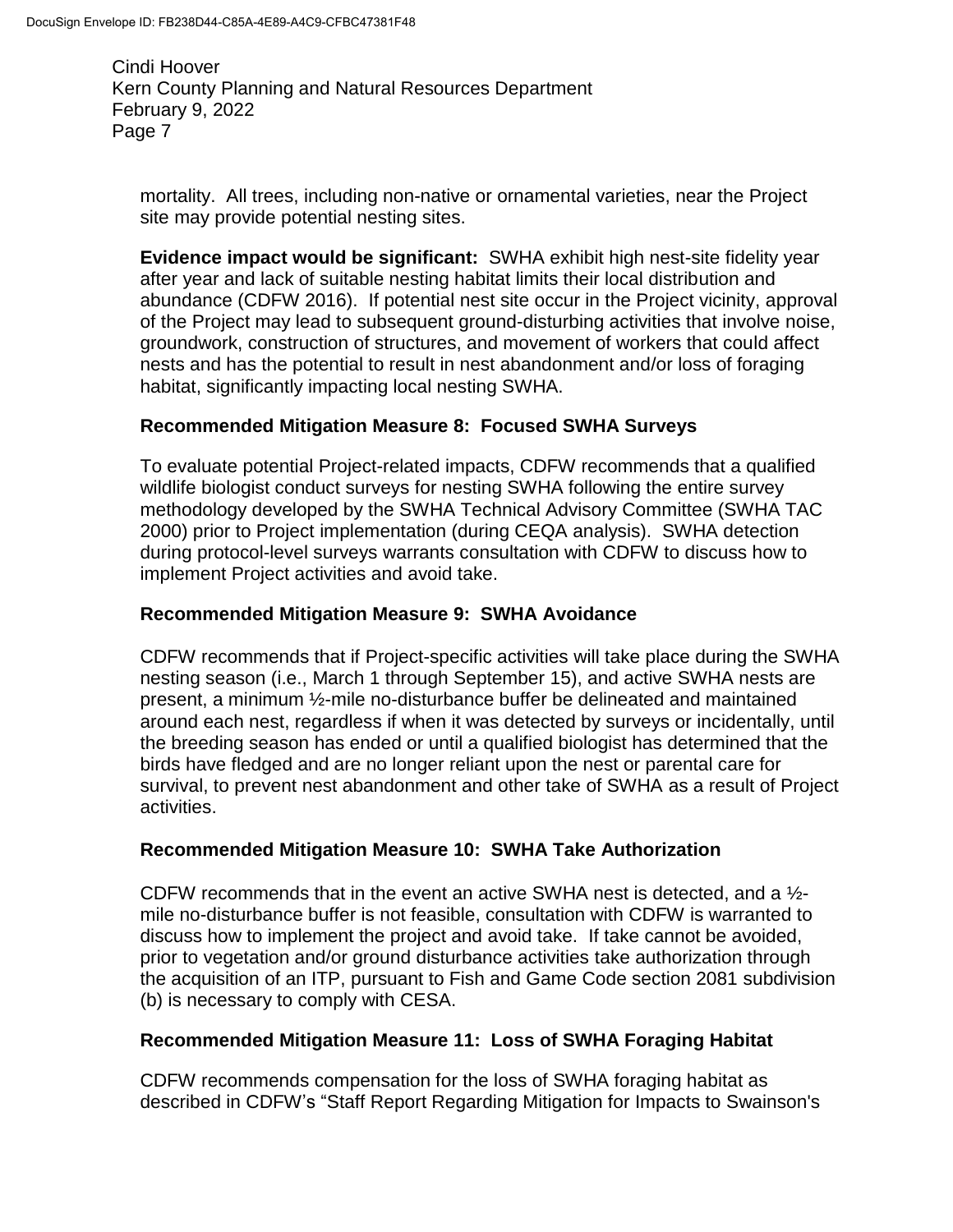Hawks" (CDFG 1994) to reduce impacts to foraging habitat to less than significant. The Staff Report recommends that mitigation for habitat loss occur within a minimum distance of 10 miles from known nest sites. CDFW has the following recommendations based on the Staff Report:

- For projects within 1 mile of an active nest tree, a minimum of 1 acre of habitat management (HM) land for each acre of development is advised.
- For projects within 5 miles of an active nest but greater than 1 mile, a minimum of ¾ acre of HM land for each acre of development is advised.
- For projects within 10 miles of an active nest tree but greater than 5 miles from an active nest tree, a minimum of ½ acre of HM land for each acre of development is advised.

# **Recommended Mitigation Measure 12: SWHA Tree Removal**

CDFW recommends that the removal of known SWHA nest trees, even outside of the nesting season, be replaced with an appropriate native tree species planting at a ratio of 3:1 at or near the Project area or in another area that will be protected in perpetuity. This mitigation would offset the local and temporal impacts of nesting habitat loss.

## **COMMENT 4: Burrowing Owl (BUOW)**

**Issue:** BUOW have been documented to occur approximately 2 miles west of the Project site (CDFW 2022). BUOW inhabit open grassland and similar habitat types containing small mammal burrows, a requisite habitat feature used by BUOW for nesting and cover.

**Specific impact:** Potentially significant direct impacts associated with subsequent activities and land conversion include habitat loss, burrow collapse, inadvertent entrapment, nest abandonment, reduced reproductive success, reduction in health and vigor of eggs and/or young, and direct mortality of individuals.

**Evidence impact is potentially significant:** BUOW rely on burrow habitat year-round for their survival and reproduction. Habitat loss and degradation are considered the greatest threats to BUOW in California's Central Valley (Gervais et al. 2008). In addition, and as described in CDFW's "Staff Report on Burrowing Owl Mitigation" (CDFG 2012), excluding and/or evicting BUOW from their burrows is considered a potentially significant impact under CEQA.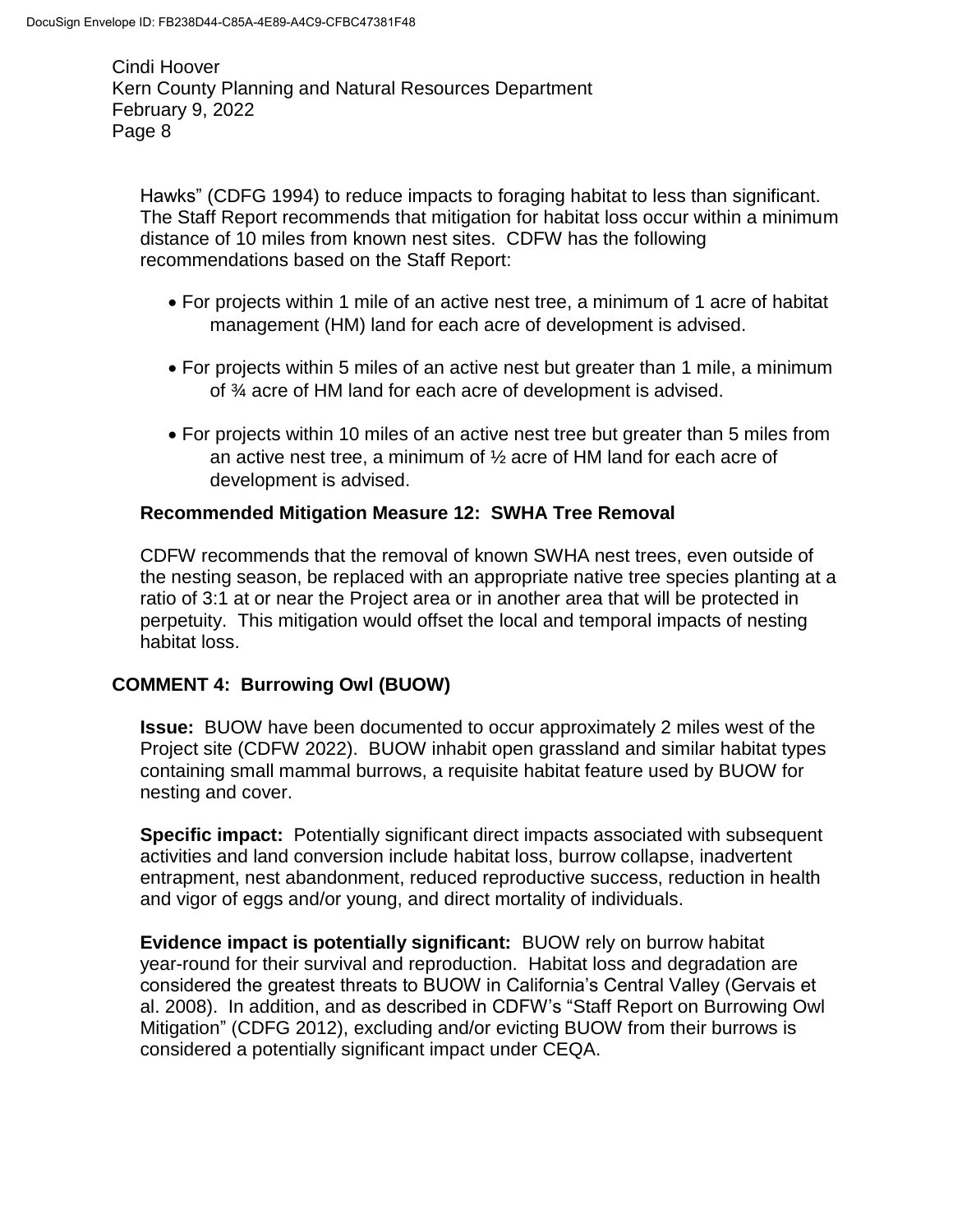## **Recommended Mitigation Measure 13: BUOW Surveys**

CDFW recommends assessing presence or absence of BUOW by having a qualified biologist conduct surveys following the California Burrowing Owl Consortium's "Burrowing Owl Survey Protocol and Mitigation Guidelines" (CBOC 1993) and the "Staff Report on Burrowing Owl Mitigation" (CDFG 2012), which suggest three or more surveillance surveys conducted during daylight with each visit occurring at least three weeks apart during the peak breeding season (i.e., April 15 to July 15), when BUOW are most detectable. In addition, CDFW advises that surveys include a minimum 500-foot buffer area around the Project area.

## **Recommended Mitigation Measure 14: BUOW Avoidance**

Should a BUOW be detected, CDFW recommends that no-disturbance buffers, as outlined in the "Staff Report on Burrowing Owl Mitigation" (CDFG 2012), be implemented prior to and during any ground-disturbing activities. Specifically, CDFW's Staff Report recommends that impacts to occupied burrows be avoided in accordance with the following table unless a qualified biologist approved by CDFW verifies through non-invasive methods that either: 1) the birds have not begun egg laying and incubation; or 2) that juveniles from the occupied burrows are foraging independently and are capable of independent survival.

| Location      | Time of Year   | Level of Disturbance |       |       |
|---------------|----------------|----------------------|-------|-------|
|               |                | Low                  | Med   | High  |
| Nesting sites | April 1-Aug 15 | $200 \; \text{m}^*$  | 500 m | 500 m |
| Nesting sites | Aug 16-Oct 15  | 200 m                | 200 m | 500 m |
| Nesting sites | Oct 16-Mar 31  | 50 m                 | 100 m | 500 m |

\* meters (m)

# **Recommended Mitigation Measure 15: BUOW Passive Relocation and Mitigation**

If BUOW are found within these recommended buffers and avoidance is not possible, it is important to note that according to the Staff Report (CDFG 2012), excluding birds from burrows is not a take avoidance, minimization, or mitigation method and is instead considered a potentially significant impact under CEQA. However, if it is necessary for Project implementation, CDFW recommends that burrow exclusion be conducted by qualified biologists and only during the nonbreeding season, before breeding behavior is exhibited and after the burrow is confirmed empty through non-invasive methods, such as surveillance. CDFW recommends replacement of occupied burrows with artificial burrows at a ratio of one (1) burrow collapsed to one (1) artificial burrow constructed (1:1) to mitigate for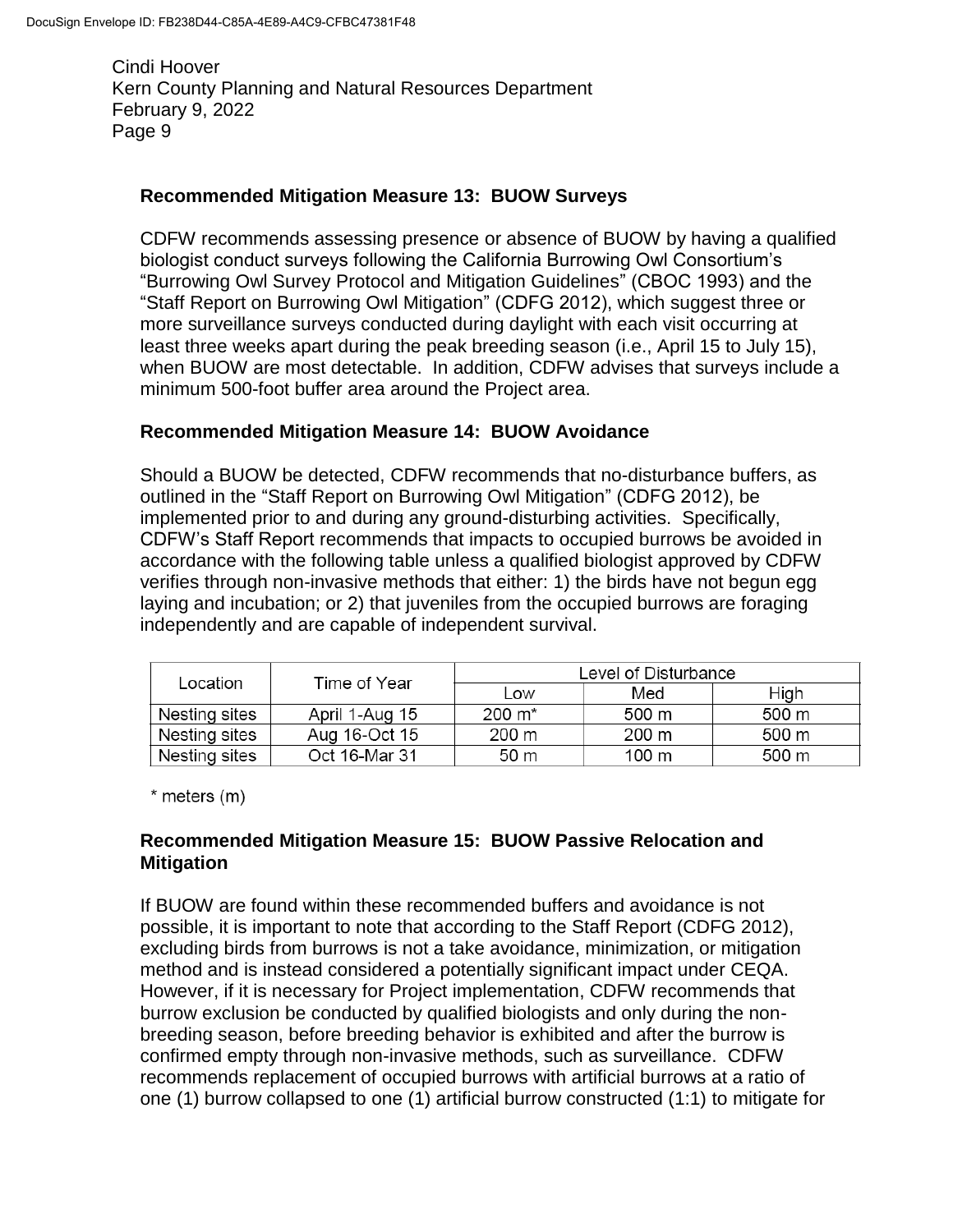evicting BUOW and the loss of burrows. BUOW may attempt to colonize or recolonize an area that will be impacted; thus, CDFW recommends ongoing surveillance at a rate that is sufficient to detect BUOW if they return.

#### **Editorial Comments and/or Suggestions**

**Federally Listed Species:** CDFW recommends consulting with USFWS regarding potential impacts to federally listed species including but not limited to San Joaquin kit fox*.* Take under the Federal Endangered Species Act (FESA) is more broadly defined than CESA; take under FESA also includes significant habitat modification or degradation that could result in death or injury to a listed species by interfering with essential behavioral patterns such as breeding, foraging, or nesting. Consultation with the USFWS in order to comply with FESA is advised well in advance of any Project activities.

**Nesting Birds:** CDFW has jurisdiction over actions with potential to result in the disturbance or destruction of active nest sites or the unauthorized take of birds. Fish and Game Code sections that protect birds, their eggs and nests include sections 3503 (regarding unlawful take, possession or needless destruction of the nest or eggs of any bird), 3503.5 (regarding the take, possession or destruction of any birds-of-prey or their nests or eggs), and 3513 (regarding unlawful take of any migratory nongame bird).

CDFW encourages Project implementation to occur during the bird non-nesting season; however, if Project activities must occur during the breeding season (i.e., February through mid-September), the Project applicant is responsible for ensuring that implementation of the Project does not result in violation of the Migratory Bird Treaty Act or relevant Fish and Game Codes as referenced above.

To evaluate Project-related impacts on nesting birds, CDFW recommends that a qualified wildlife biologist conduct pre-activity surveys for active nests no more than 10 days prior to the start of ground disturbance to maximize the probability that nests that could potentially be impacted by the Project are detected. CDFW also recommends that surveys cover a sufficient area around the work site to identify nests and determine their status. A sufficient area means any area potentially affected by a project. In addition to direct impacts (i.e., nest destruction), noise, vibration, and movement of workers or equipment could also affect nests. Prior to initiation of construction activities, CDFW recommends that a qualified biologist conduct a survey to establish a behavioral baseline of all identified nests. Once construction begins, CDFW recommends that a qualified biologist continuously monitor nests to detect behavioral changes resulting from the project. If behavioral changes occur, CDFW recommends that the work causing that change cease and CDFW be consulted for additional avoidance and minimization measures.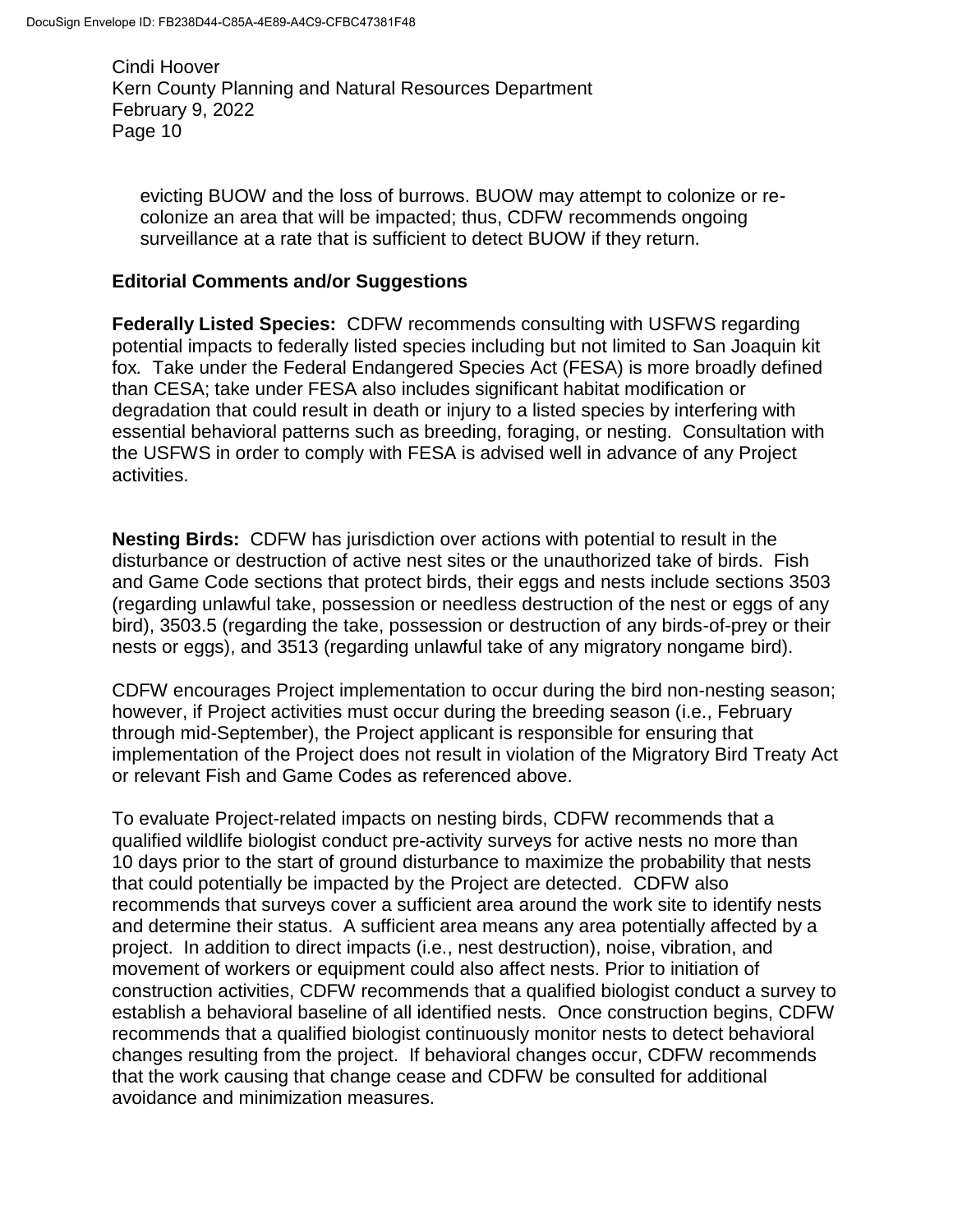If continuous monitoring of identified nests by a qualified wildlife biologist is not feasible, CDFW recommends a minimum no-disturbance buffer of 250 feet around active nests of non-listed bird species and a 500-foot no-disturbance buffer around active nests of non-listed raptors. These buffers are advised to remain in place until the breeding season has ended or until a qualified biologist has determined that the birds have fledged and are no longer reliant upon the nest or parental care for survival. Variance from these no-disturbance buffers is possible when there is compelling biological or ecological reason to do so, such as when the construction area would be concealed from a nest site by topography. CDFW recommends that a qualified wildlife biologist advise and support any variance from these buffers and notify CDFW in advance of implementing a variance.

# **ENVIRONMENTAL DATA**

CEQA requires that information developed in environmental impact reports and negative declarations be incorporated into a database, which may be used to make subsequent or supplemental environmental determinations (Pub. Resources Code, § 21003, subd. (e)). Accordingly, please report any special-status species and natural communities detected during Project surveys to the CNDDB. The CNDDB field survey form can be found at the following link:

[https://www.wildlife.ca.gov/Data/CNDDB/Submitting-Data.](https://www.wildlife.ca.gov/Data/CNDDB/Submitting-Data) The completed form can be mailed electronically to CNDDB at the following email address:

CNDDB@wildlife.ca.gov. The types of information reported to CNDDB can be found at the following link: [https://www.wildlife.ca.gov/Data/CNDDB/Plants-and-Animals.](https://www.wildlife.ca.gov/Data/CNDDB/Plants-and-Animals)

## **FILING FEES**

The Project, as proposed, would have an impact on fish and/or wildlife, and assessment of filing fees is necessary. Fees are payable upon filing of the Notice of Determination by the Lead Agency and serve to help defray the cost of environmental review by CDFW. Payment of the fee is required in order for the underlying project approval to be operative, vested, and final (Cal. Code Regs, tit. 14, § 753.5; Fish & G. Code, § 711.4; Pub. Resources Code, § 21089).

## **CONCLUSION**

CDFW appreciates the opportunity to comment on the NOP to assist Kern County in identifying and mitigating Project impacts on biological resources.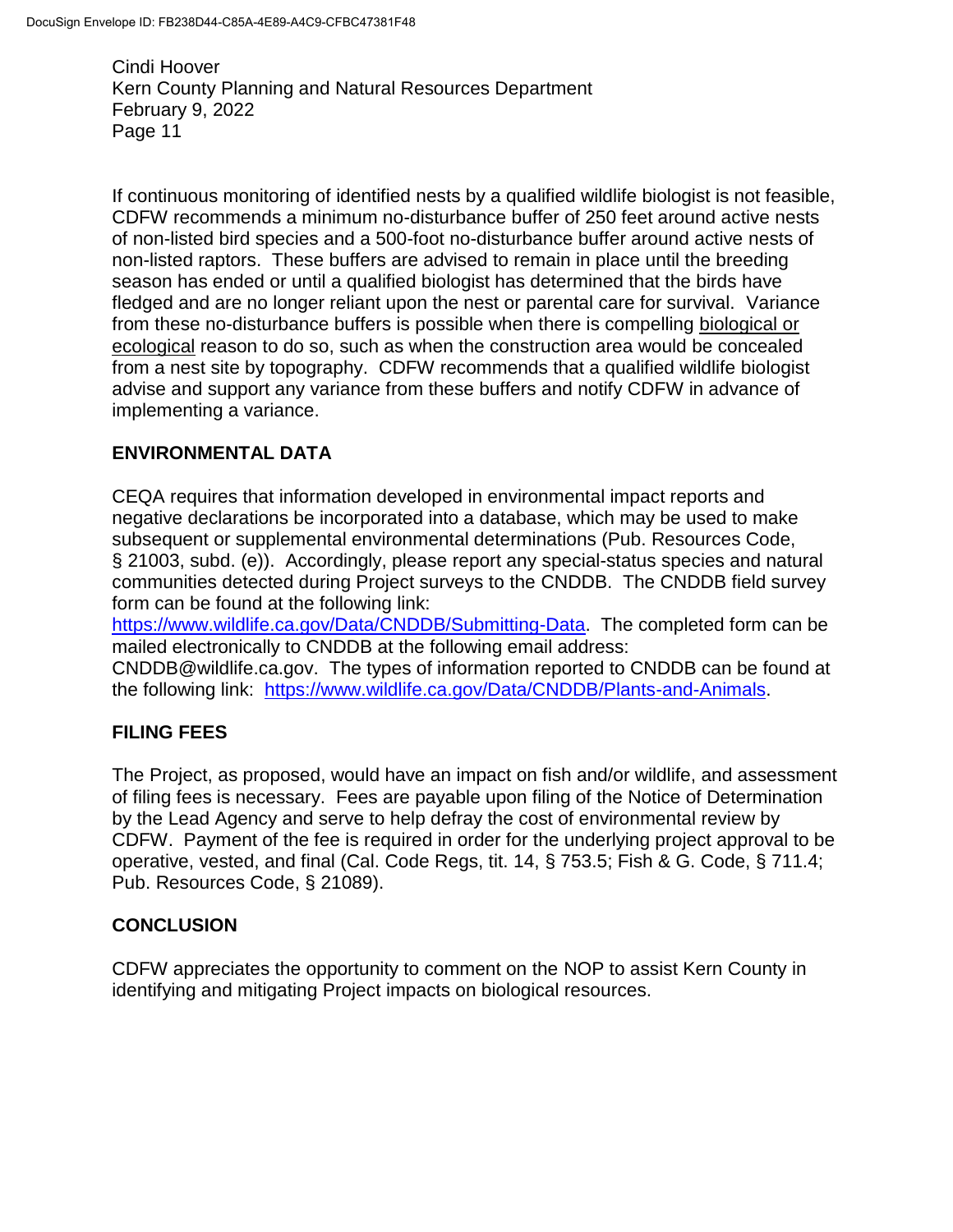If you have any questions, please contact Jaime Marquez, Environmental Scientist, at the address provided on this letterhead, by telephone at (559) 580-3200, or by electronic mail at [Jaime.Marquez@wildlife.ca.gov.](mailto:Jaime.Marquez@wildlife.ca.gov)

Sincerely,

-DocuSigned by: Julie Vance

**LEA83F09FE08945A...**<br>Julie A. Vance Regional Manager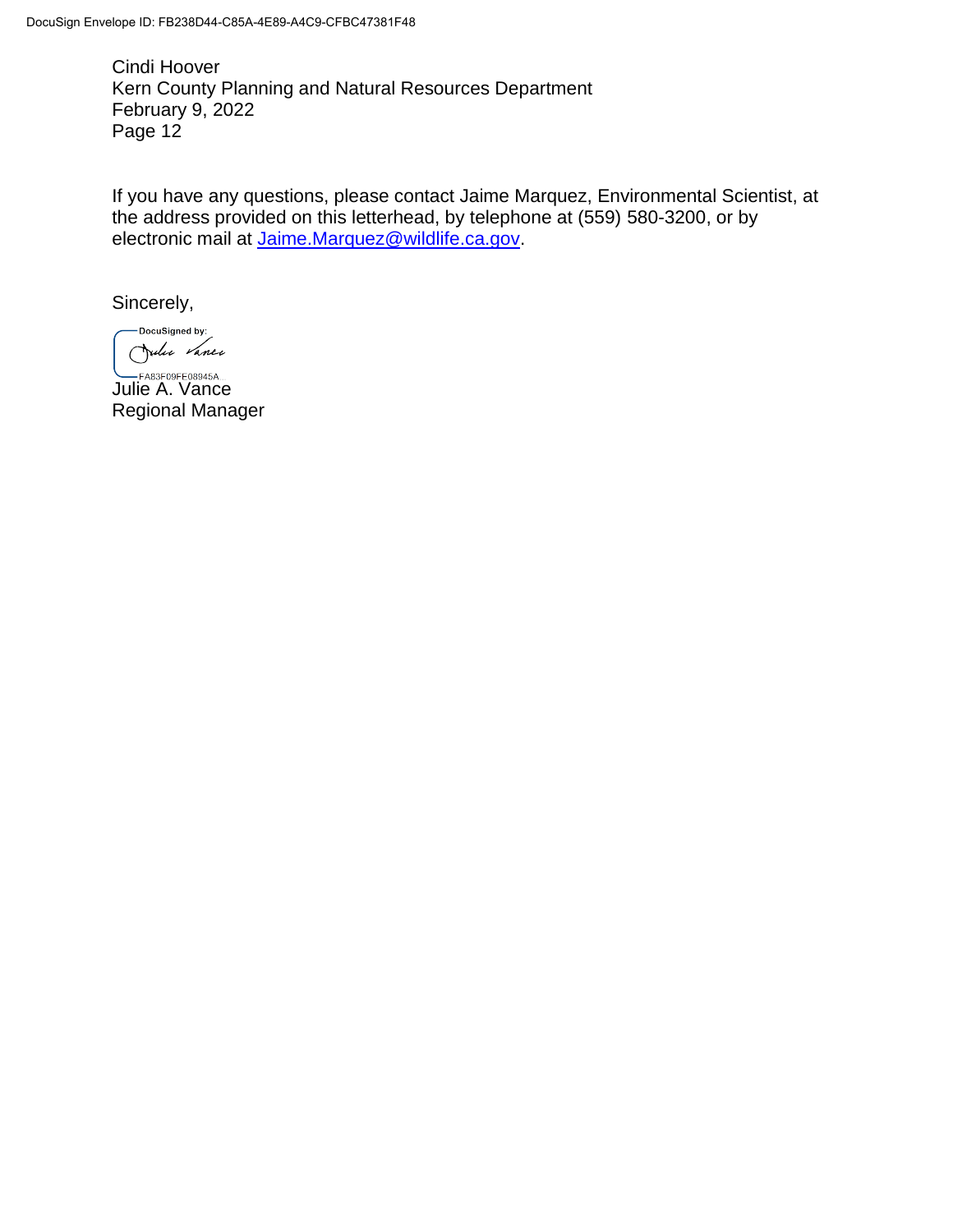# **REFERENCES**

- Beedy, E. C., W. J. Hamilton III, R. J. Meese, D. A. Airola, and P. Pyle. 2017. Tricolored Blackbird (Agelaius tricolor), version 3.0. in The birds of North America. P. G.
- California Burrowing Owl Consortium (CBOC). 1993. Burrowing owl survey protocol and mitigation guidelines. Pages 171-177 *in* Lincer, J. L. and K. Steenhof (editors). 1993. The burrowing owl, its biology and management. Raptor Research Report Number 9.
- CDFG, 1994. Staff Report Regarding Mitigation for Impacts to Swainson's Hawks (*Buteo Swainsoni*) in the Central Valley of California. California Department of Fish and Game. <https://nrm.dfg.ca.gov/FileHandler.ashx?DocumentID=83992&inline>
- CDFG. 2012. Staff Report on Burrowing Owl Mitigation. California Department of Fish and Game. March 7, 2012.
- California Department of Fish and Wildlife (CDFW), 2016. Five Year Status Review for Swainson's Hawk (Buteo swainsoni). California Department of Fish and Wildlife. April 11, 2016.
- CDFW. 2015. Staff Guidance Regarding Avoidance of Impacts to Tricolored Blackbird Breeding Colonies on Agricultural Fields in 2015. March 19, 2015.
- CDFW, 2022. Biogeographic Information and Observation System (BIOS). [https://www.wildlife.ca.gov/Data/BIOS.](https://www.wildlife.ca.gov/Data/BIOS) Accessed February 1, 2022.
- Cypher, B. and N. Frost. 1999. Condition of San Joaquin kit foxes in urban and exurban habitats. Journal of Wildlife Management 63: 930-938.
- Cypher, B.L., S.E. Phillips, and P.A. Kelly. 2013. Quantity and distribution of suitable habitat for endangered San Joaquin kit foxes: conservation implications. Canid Biology & Conservation 16(7): 25-31.
- Estep, J. 2009. The influence of vegetation structure on Swainson's hawk (*Buteo swainsoni*) foraging habitat suitability in Yolo County, California. Prepared for the Yolo Natural Heritage Program, Woodland, CA.
- Gervais, J. A., D. K. Rosenberg, and L. A. Comrack. 2008. Burrowing Owl (*Athene cunicularia*) *In* California Bird Species of Special Concern: A ranked assessment of species, subspecies, and distinct populations of birds of immediate conservation concern in California (W. D. Shuford and T. Gardali, editors).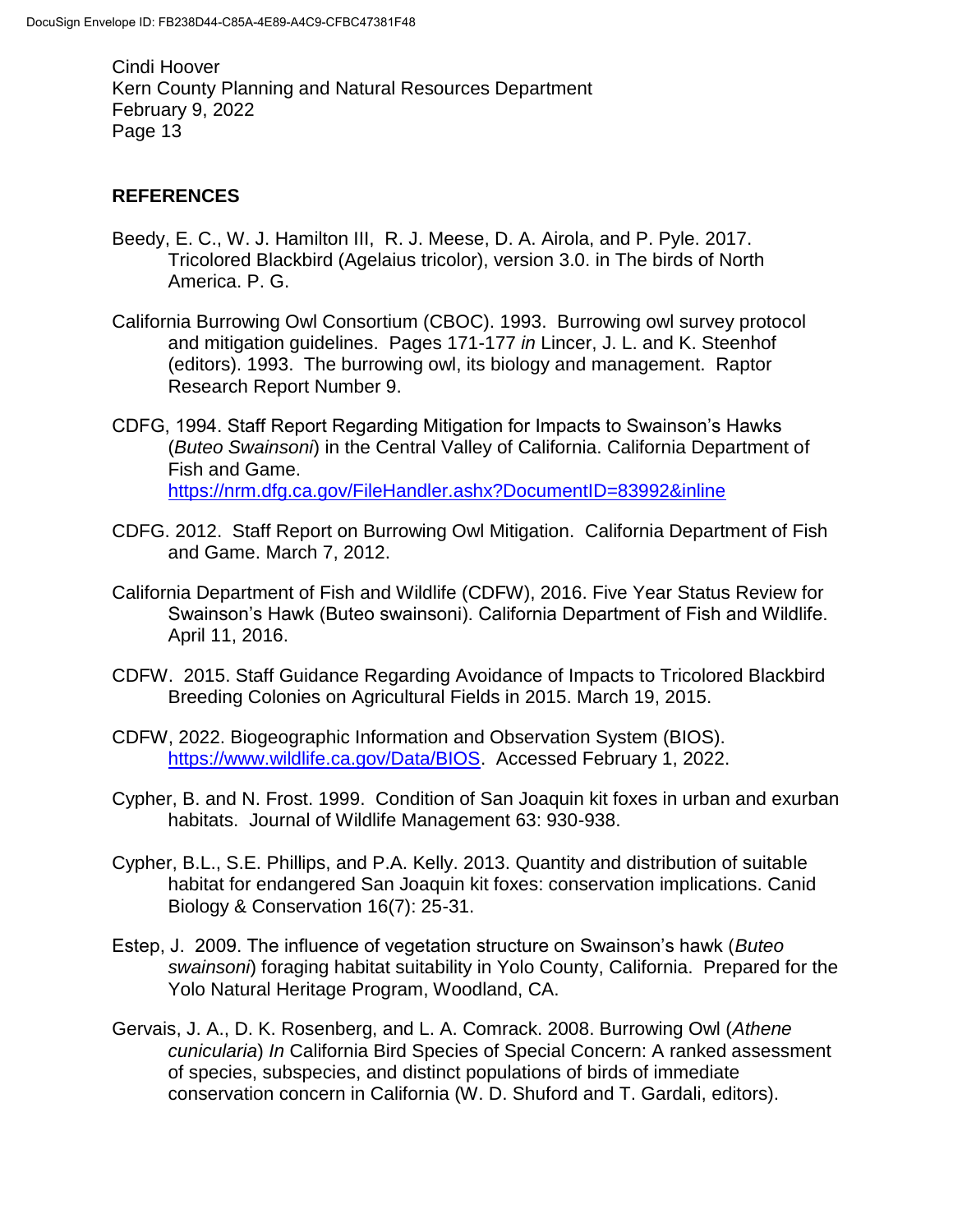> Studies of Western Birds 1. Western Field Ornithologists, Camarillo, California, and California Department of Fish and Game, Sacramento.

- Kelsey, R. 2008. Results of the tricolored blackbird 2008 census. Report submitted to U.S. Fish and Wildlife Service, Portland, OR, USA.
- Meese, R. J., E.C. Beedy, and W.J. Hamilton, III. 2014. Tricolored blackbird (Agelaius tricolor), The Birds of North America (P. G. Rodewald, Ed.). Ithaca: Cornell Lab of Ornithology; Retrieved from the Birds of North America: [https://birdsna](https://birdsna-/)org.bnaproxy.birds.cornell.edu/Species-Account/bna/species/tribla. Accessed April 20, 2021
- Orians, G.H. 1961. The ecology of blackbird (*Agelaius*) social systems. Ecol. Monogr. 31:285-312.
- Gittleman, J. L., S. M. Funk, D. MacDonald, and R. K. Wayne, 2001. Carnivore conservation. Cambridge University Press, Cambridge, United Kingdom.
- Shuford, W. D. and T. Gardali (editors). 2008. California Bird Species of Special Concern: A Ranked Assessment of Species, Subspecies, and Distinct Populations of Birds of Immediate Conservation Concern in California. Published by Western Field Ornithologists and California Department of Fish and Game.
- Swainson's Hawk Technical Advisory Committee (SWHA TAC), 2000. Recommended Timing and Methodology for Swainson's Hawk Nesting Surveys in the Central Valley of California. Swainson's Hawk Technical Advisory Committee. May 31, 2000.
- United States Fish and Wildlife Service (USFWS), 1998. Recovery Plan for Upland Species of the San Joaquin Valley, California. Region 1, Portland, OR. 319 pp. [https://www.fws.gov/sacramento/es\\_species/Accounts/Mammals/giant\\_kangaroo](https://www.fws.gov/sacramento/es_species/Accounts/Mammals/giant_kangaroo_rat/documents/980930a.pdf) [\\_rat/documents/980930a.pdf](https://www.fws.gov/sacramento/es_species/Accounts/Mammals/giant_kangaroo_rat/documents/980930a.pdf)
- USFWS. 2011. Standard Recommendations for the Protection of the San Joaquin Kit Fox Prior to or During Ground Disturbance. United States Fish and Wildlife Service. January 2011.
- Weintraub, K., T.L. George, and S.J. Dinsmore. 2016. Nest survival of tricolored blackbirds in California's Central Valley. The Condor 118(4): 850–8